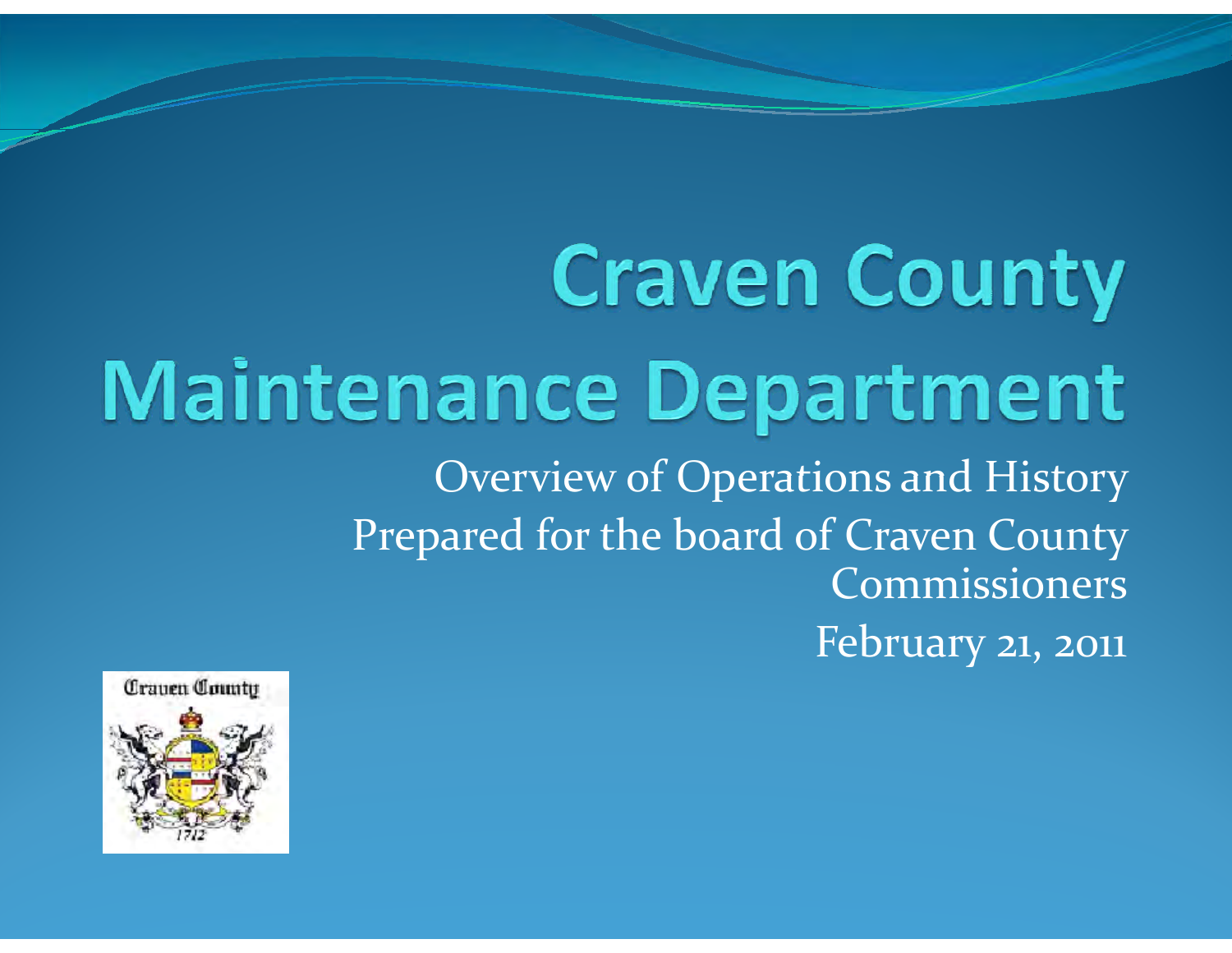### Mission Statement

 **It is the mission of Craven County Maintenance to maintain and improve the quality of Craven County Government facilities and grounds through responsive, effective, and efficient delivery of services.**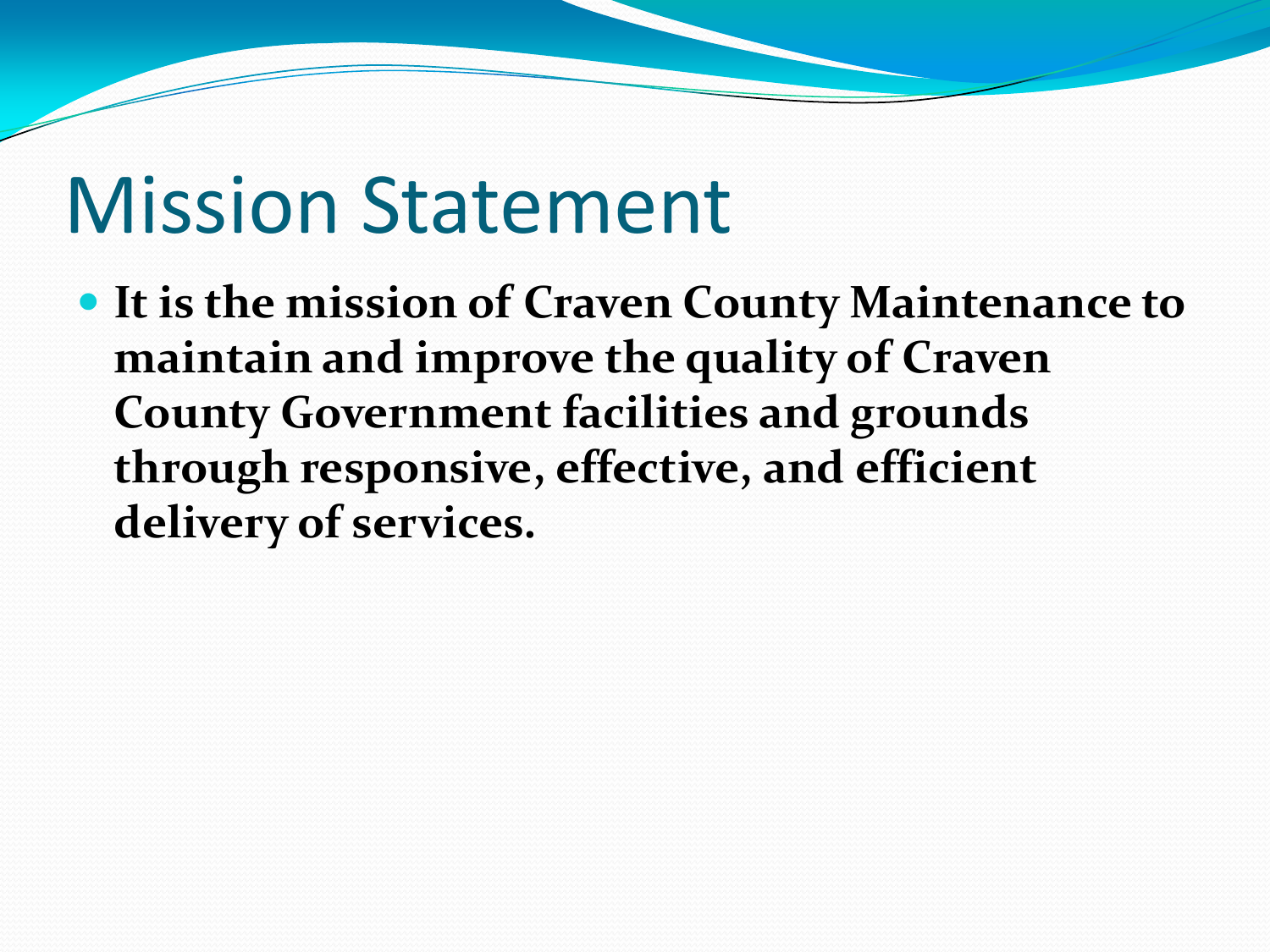## Craven County Maintenance Department History

**1990** Five Primary locations, Four Maintenance Personnel, & Five Housekeeping/Grounds Staff

**2011** Fifteen Primary and Twenty One secondary locations, Total Thirty Six areas of responsibility, Seven Maintenance Personnel, and Six Housekeeping and Grounds Staff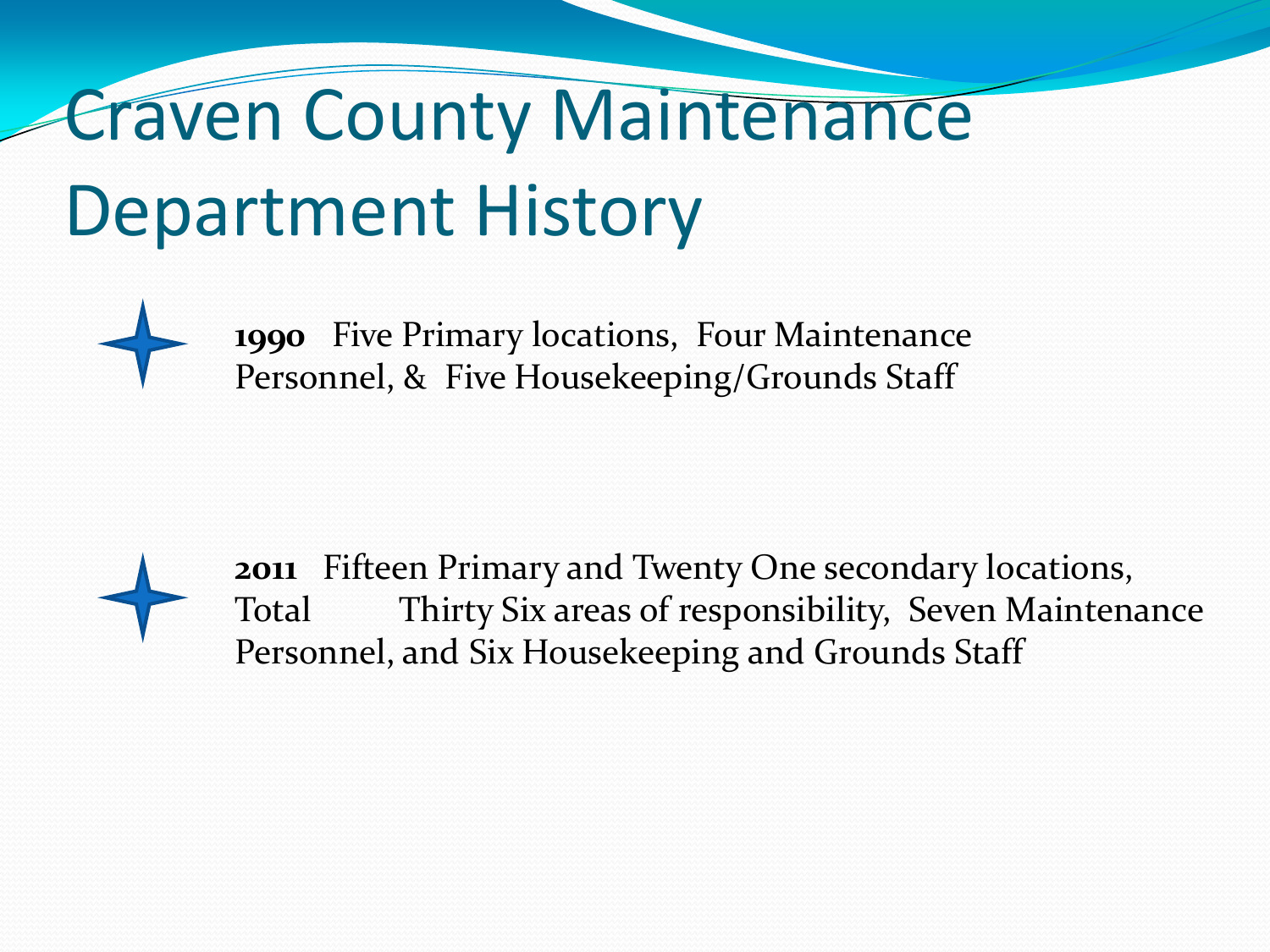

#### **Organizational Chart**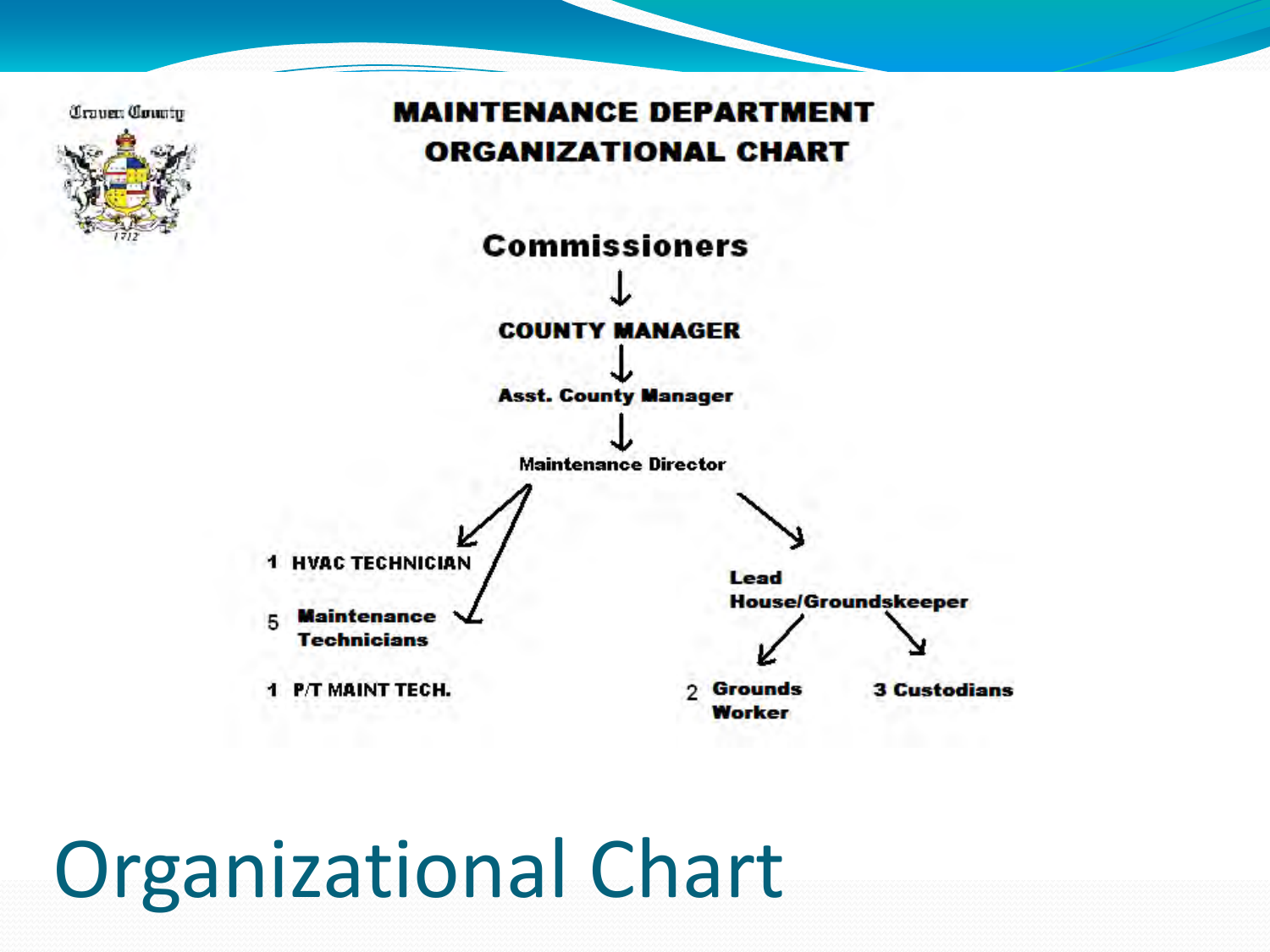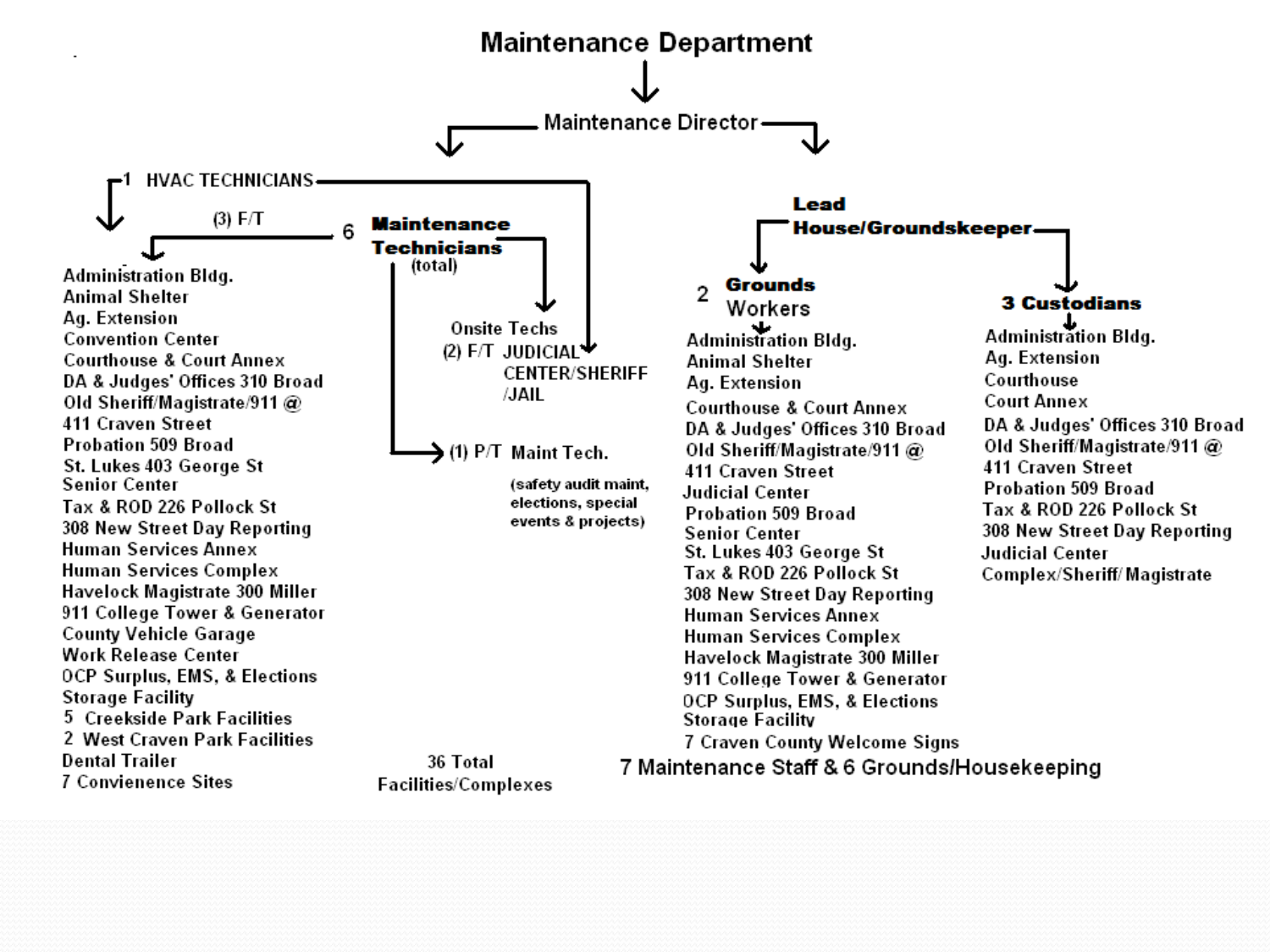# *Whatever it takes*

Special Events



Required Services

Emergency Assistance



Planned Maintenance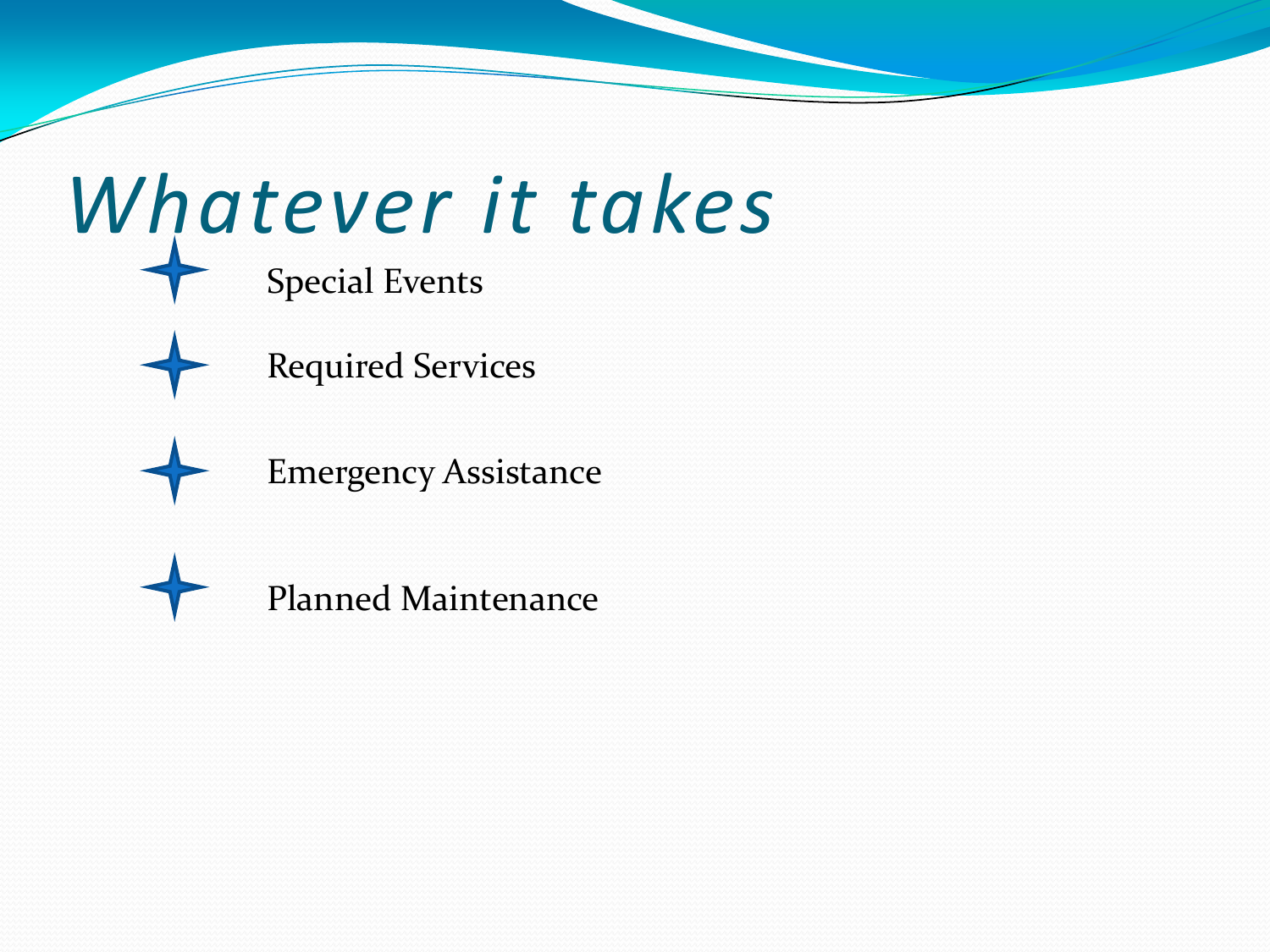## Special Projects

The Maintenance Department constantly is involved in the planning, budgeting, and execution of various building related projects.

- Tax & Register of Deeds Relocation, and Convention Center 1999/2000
- Health and Human Service Remodel 1999
- Administration Building Remodel 2000
- Work Release Center 2001
- Courthouse Security Upgrade 2002
- Gaston House Superior Court Judges 2003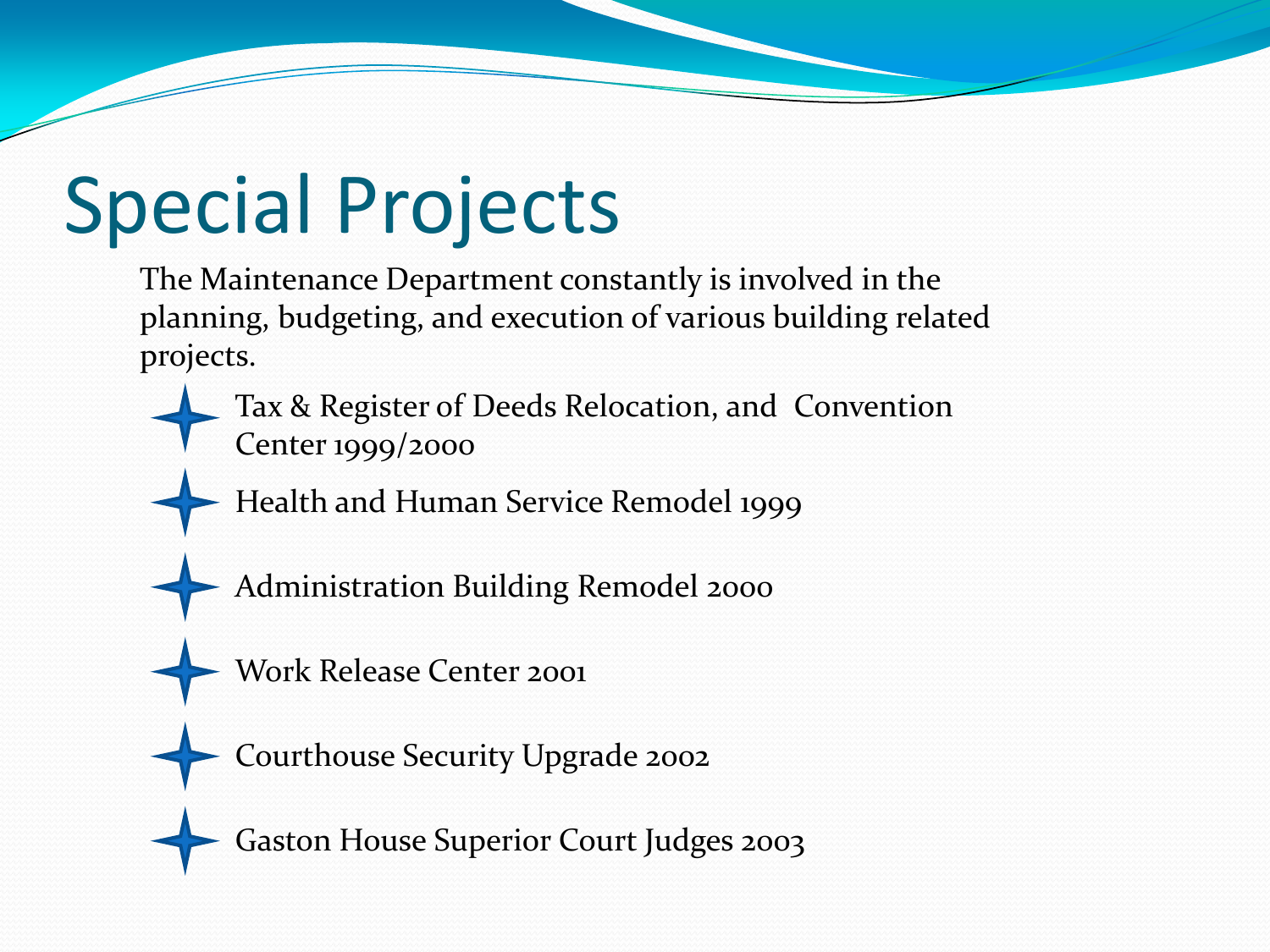### Special Projects cont. Havelock Magistrate / Old Library Remodel 2005 District Attorney Offices/ Judges Building 2004 Senior Center Remodel 2006 St. Luke's Remodel for rental agreement partial 2006/2007 New Judicial Center Clarks 2008/2009 St. Luke's Adaptive Reuse for Court Related Services 2010- **Current**